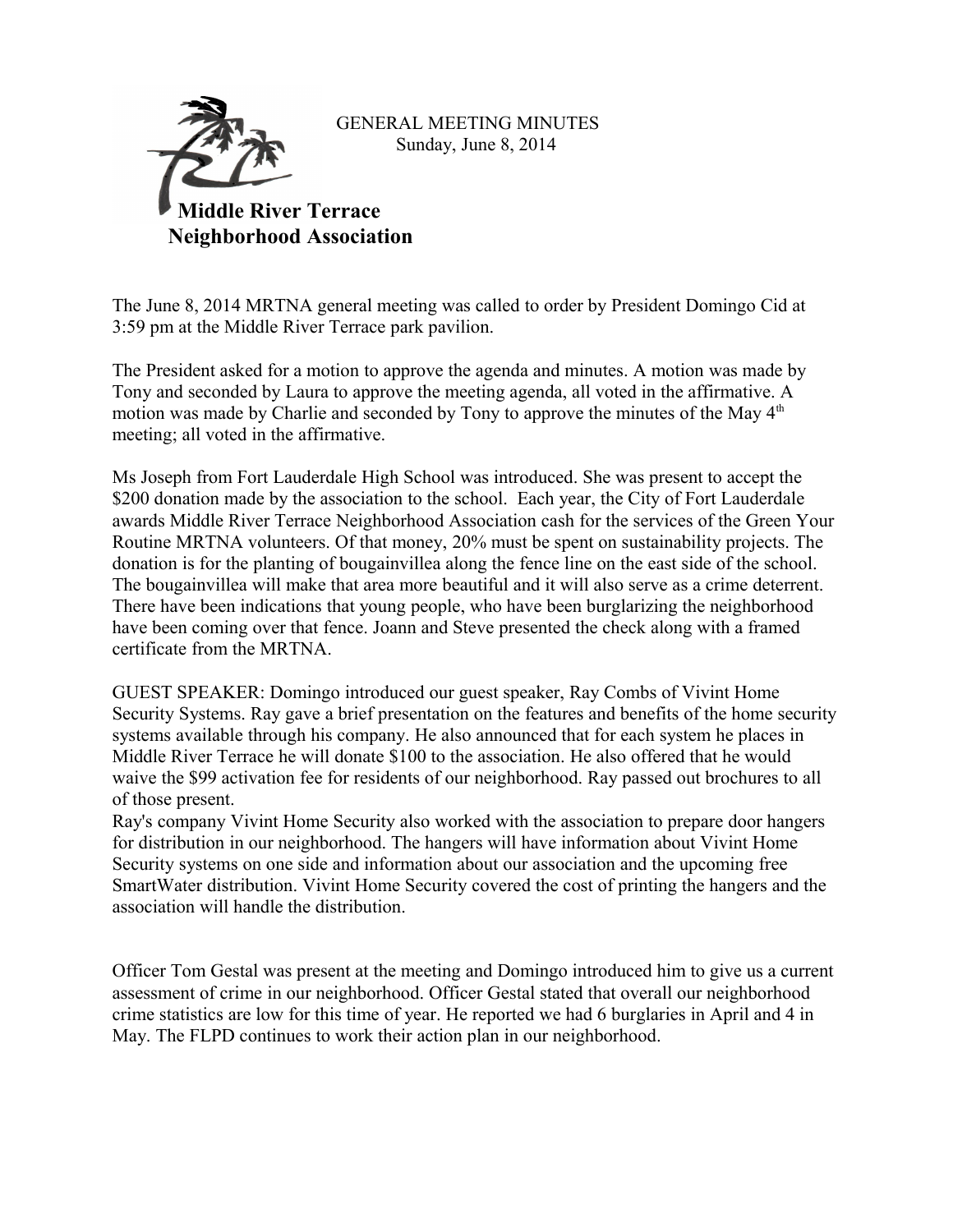## **OFFICERS REPORTS**:

The following reports were presented by Officers of the Board:

# TREASURER'S REPORT:

Donna presented the following report:

| <b>Beginning balance</b> | 04/30/14 | \$4,664.18   |
|--------------------------|----------|--------------|
|                          |          |              |
| Income                   |          |              |
| New membership           |          | <u>25.00</u> |
| PayPal Donation          |          | 9.41         |
| <b>TOTAL INCOME</b>      |          | \$34.41      |
|                          |          |              |
| Expenses:                |          |              |
| <b>FPL</b>               |          | 10.53        |
| <b>TOTAL EXPENSES</b>    |          | \$10.53      |
|                          |          |              |
| Final Balance 3/31/14    |          | \$4,688.06   |

Donna reported that new memberships continue to trickle in.

### GOVERNMENT LIAISON: Dixie Hwy Anniversary Celebration

Laura Croscenco, reported the she has been in touch with Ms. Ruwe from Fort Lauderdale High School. They are working on scheduling a meeting to coordinate our Dixie Hwy anniversary celebration with the high school's  $100<sup>th</sup>$  anniversary celebration. Ms. Ruwe stated that they are going through a lot of staff changes right now on top of the current renovations. She would like to postpone the meeting until after school starts in August. Due to concerns that pushing it back would not allow sufficient time to plan the event it was announced that we may have to move it into November.

#### PRESIDENTS REPORT:

Domingo reported that the web page is up and running and has been well received. He discussed some of the future changes that we are currently working on to improve the page. There are currently a couple of business's that are considering sponsorship on our web page. Laura made a motion that due to the recent contributions of SmartWater and Vivint Home Security systems to our association, that we give them a "silver level" sponsorship on our web page. Domingo seconded the motion and all voted in the affirmative. Steve will get with Jeff, to make arrangement to get their logos on the web page.

Domingo gave an update on the activities of the CCRB in regards to a program to fund facade improvements for business's along  $13<sup>th</sup>$  St. Laura raised the question of whether we could request some of those funds be used to replace the entrance monument located in the median on  $13<sup>th</sup>$  St. Domingo said he did not think that was a possibility as those funds were designated only for the facade improvement project.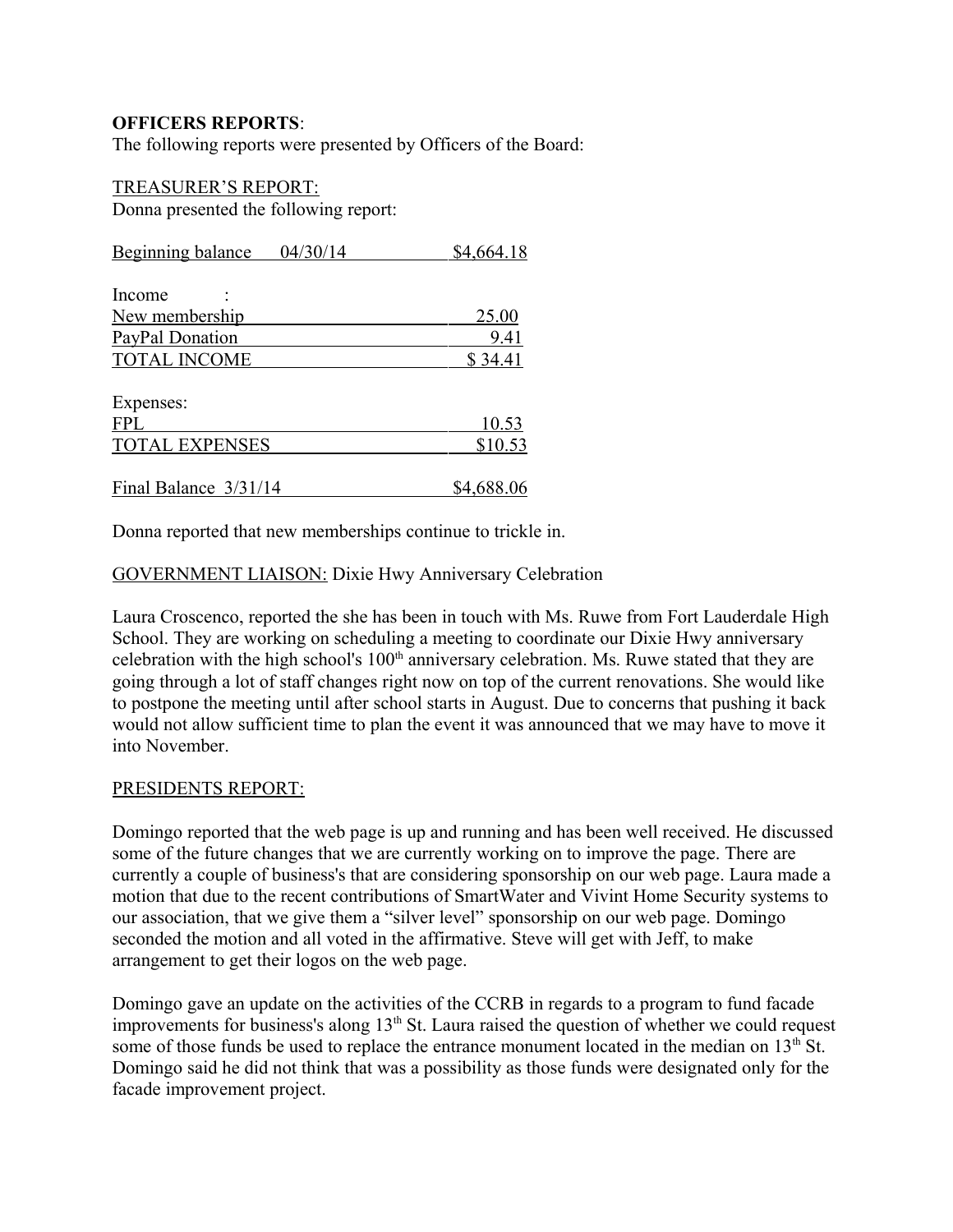Domingo announced that our association will be joining with the Lake Ridge Civic Association to have a dedication celebration at the newly landscaped area where the fence was removed along the tracks. The tentative date of July 13th is subject to change, based on the cities completion of the landscape work. The event is scheduled to run from  $2 \text{ pm} - 3 \text{ pm}$  and Domingo announced that is the date of our July general meeting which would follow at 4 pm. Michael Albetta, the president of Lake Ridge offered that they will be donating food and carts for the event. Middle River Terrace will supply coolers, ice, drinks and dinnerware for snacks. Laura suggested we put our MRTNA banner up at the event to which everyone agreed.

Domingo gave an update on the free SmartWater distribution event to be held on June 29<sup>th</sup> and the FLPD substation on  $13<sup>th</sup>$  Street from 5 pm – 8 pm. He said that members who will be assisting should be present at 3 pm for the set up. Debbie suggested we have recycling containers at the event since we will be supplying sodas and water. All agreed that would be a good idea and will bring some of the old blue city recycling containers to the event. The door hangers which were paid for by SmartWater will be distributed by volunteers from the association the weekend prior to the event. They were printed prior to having the information about the free distribution. There was discussion of way to get that information on the hanger. Laura made a motion that we purchase labels that we could put the information on and stick to the door hangers. Domingo seconded the motion and all voted in the affirmative. Steve offered to get the labels and prepare them.

Domingo announced that the banners announcing the free distribution have been placed throughout our neighborhood in four key locations. SmartWater provided the banners and also installed them for us. Many of the members reported they had seen the banners and thought they would be very effective in getting out the message to residents.

### **NEW BUSINESS:**

Domingo announced that our election of officers to the Board of Directors will be held at the next general meeting on July 13<sup>th</sup>. Per our by-laws, all candidates must be presented at today's meeting after which time the nominations will be closed.

Dick announced that he had received an email request from Fernanda Day who could not attend the meeting as she was going to be out of the country. She submitted the following nominations: President: Domingo Cid

Vice President: Tony Fiori

Secretary: Steve Stahl

Treasurer: Donna Fiori

Dick also announced that he had received a request from Colleen Lockwood to be considered for a position on the board. She is a new member and wanted to get involved with the association. Dick nominated her for the position of Marketing/Media Coordinator.

Domingo announced the nominations for the following board positions as well:

Government Liaison, Laura Croscenco; Crime/ FLPD Liaison and Neighborhood Safety, Ray Combs; Neighborhood Appearance, Jan Palmer.

Steve had raised the issue that he thought we needed more than one board member with the volume of issues under Government Liaison and Crime. Dick stated that per our by-laws we only have the current positions available however volunteers can assist any board member in their